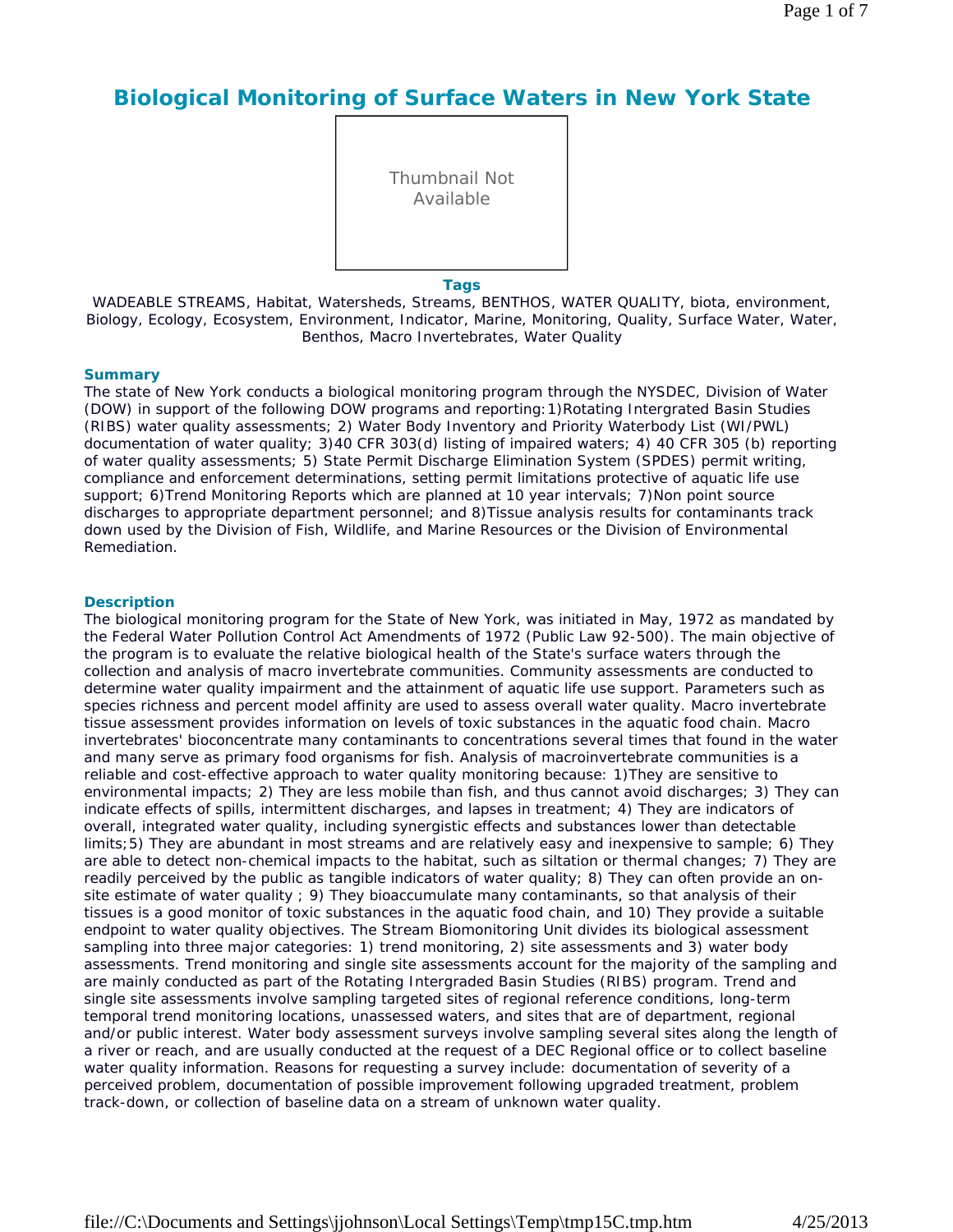**Credits** There are no credits for this item.

#### **Use limitations** Use at your own risk

# **ArcGIS Metadata ►**

# **Citation ►**

TITLE Biological Monitoring of Surface Waters in New York State

*Hide Citation ▲*

## **Resource Details ►**

**CREDITS** 

*Hide Resource Details ▲*

# **Resource Constraints ►**

**CONSTRAINTS** LIMITATIONS OF USE Use at your own risk

*Hide Resource Constraints ▲*

## **Metadata Details ►**

**\*** LAST UPDATE 2010-03-31

ARCGIS METADATA PROPERTIES METADATA FORMAT ESRI-ISO

CREATED IN ARCGIS 2010-03-30T13:19:05 LAST MODIFIED IN ARCGIS 2010-03-31T09:26:43

AUTOMATIC UPDATES HAVE BEEN PERFORMED NO

*Hide Metadata Details ▲*

# **FGDC Metadata (read-only) ►**

## **Identification ►**

CITATION CITATION INFORMATION ORIGINATOR New York State Department of Environmental Conservation ORIGINATOR Division of Water PUBLICATION DATE 2013-04-24 TITLE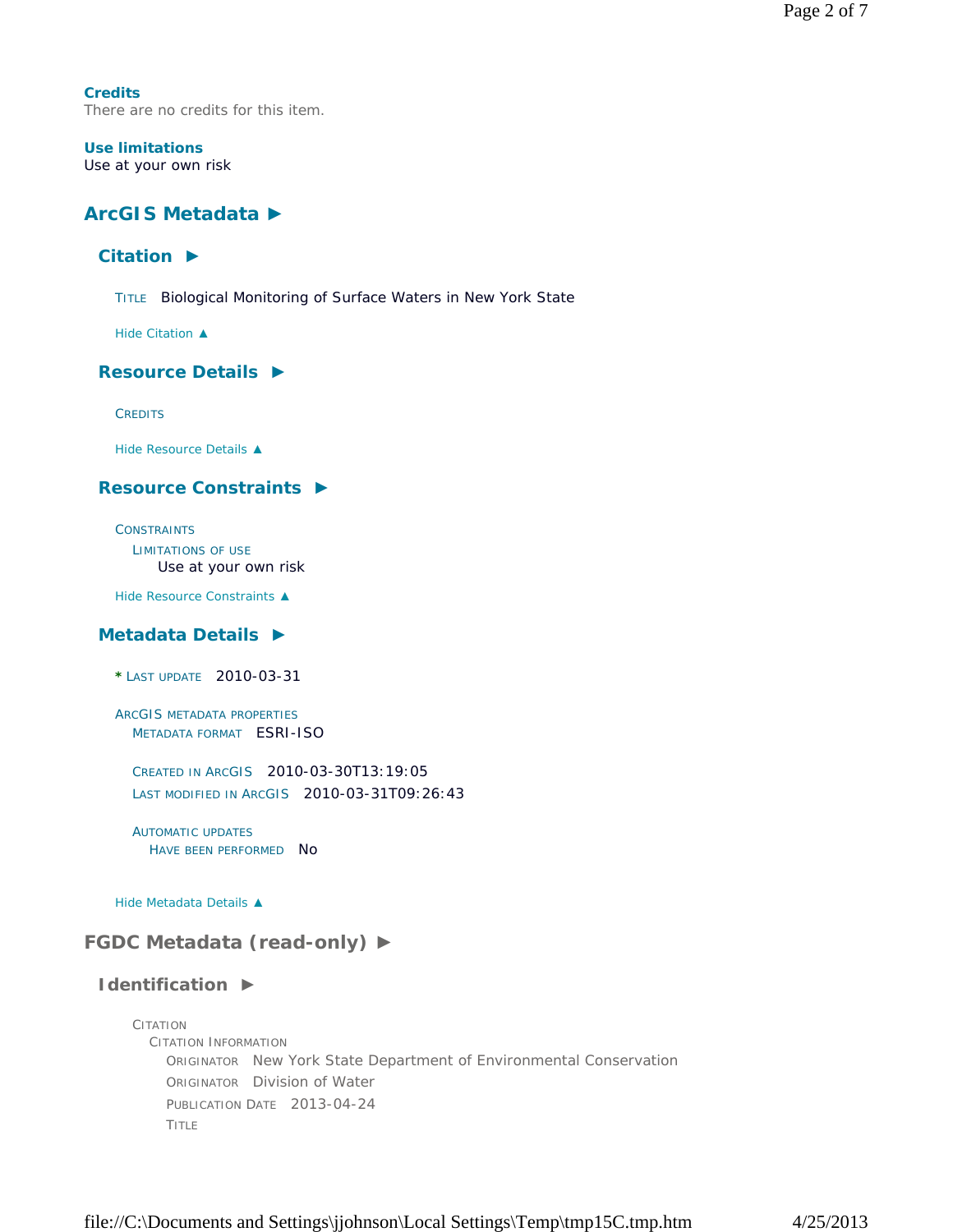Biological Monitoring of Surface Waters in New York State PUBLICATION INFORMATION

PUBLICATION PLACE Annapolis, MD

PUBLISHER Chesapeake Bay Program (CBP)

ONLINE LINKAGE http://data.chesapeakebay.net/?DB=CBP\_NTBENDB

### ONLINE LINKAGE

http://www.chesapeakebay.net/data/downloads/watershed\_wide\_benthic\_invertebrate\_database ONLINE LINKAGE http://www.dec.ny.gov/lands/60135.html

## **DESCRIPTION**

### ABSTRACT

The biological monitoring program for the State of New York, was initiated in May, 1972 as mandated by the Federal Water Pollution Control Act Amendments of 1972 (Public Law 92- 500). The main objective of the program is to evaluate the relative biological health of the State's surface waters through the collection and analysis of macro invertebrate communities. Community assessments are conducted to determine water quality impairment and the attainment of aquatic life use support. Parameters such as species richness and percent model affinity are used to assess overall water quality. Macro invertebrate tissue assessment provides information on levels of toxic substances in the aquatic food chain. Macro invertebrates' bioconcentrate many contaminants to concentrations several times that found in the water and many serve as primary food organisms for fish.

Analysis of macroinvertebrate communities is a reliable and cost-effective approach to water quality monitoring because: 1)They are sensitive to environmental impacts; 2) They are less mobile than fish, and thus cannot avoid discharges; 3) They can indicate effects of spills, intermittent discharges, and lapses in treatment; 4) They are indicators of overall, integrated water quality, including synergistic effects and substances lower than detectable limits;5) They are abundant in most streams and are relatively easy and inexpensive to sample; 6) They are able to detect non-chemical impacts to the habitat, such as siltation or thermal changes; 7) They are readily perceived by the public as tangible indicators of water quality; 8) They can often provide an on-site estimate of water quality  $; 9)$  They bioaccumulate many contaminants, so that analysis of their tissues is a good monitor of toxic substances in the aquatic food chain, and 10) They provide a suitable endpoint to water quality objectives.

The Stream Biomonitoring Unit divides its biological assessment sampling into three major categories: 1) trend monitoring, 2) site assessments and 3) water body assessments. Trend monitoring and single site assessments account for the majority of the sampling and are mainly conducted as part of the Rotating Intergraded Basin Studies (RIBS) program. Trend and single site assessments involve sampling targeted sites of regional reference conditions, long-term temporal trend monitoring locations, unassessed waters, and sites that are of department, regional and/or public interest. Water body assessment surveys involve sampling several sites along the length of a river or reach, and are usually conducted at the request of a DEC Regional office or to collect baseline water quality information. Reasons for requesting a survey include: documentation of severity of a perceived problem, documentation of possible improvement following upgraded treatment, problem track-down, or collection of baseline data on a stream of unknown water quality.

#### PURPOSE

The state of New York conducts a biological monitoring program through the NYSDEC, Division of Water (DOW) in support of the following DOW programs and reporting:1) Rotating Intergrated Basin Studies (RIBS) water quality assessments; 2) Water Body Inventory and Priority Waterbody List (WI/PWL) documentation of water quality; 3)40 CFR 303(d) listing of impaired waters; 4) 40 CFR 305 (b) reporting of water quality assessments; 5) State Permit Discharge Elimination System (SPDES) permit writing, compliance and enforcement determinations, setting permit limitations protective of aquatic life use support; 6)Trend Monitoring Reports which are planned at 10 year intervals; 7)Non point source discharges to appropriate department personnel; and 8)Tissue analysis results for contaminants track down used by the Division of Fish, Wildlife, and Marine Resources or the Division of Environmental Remediation.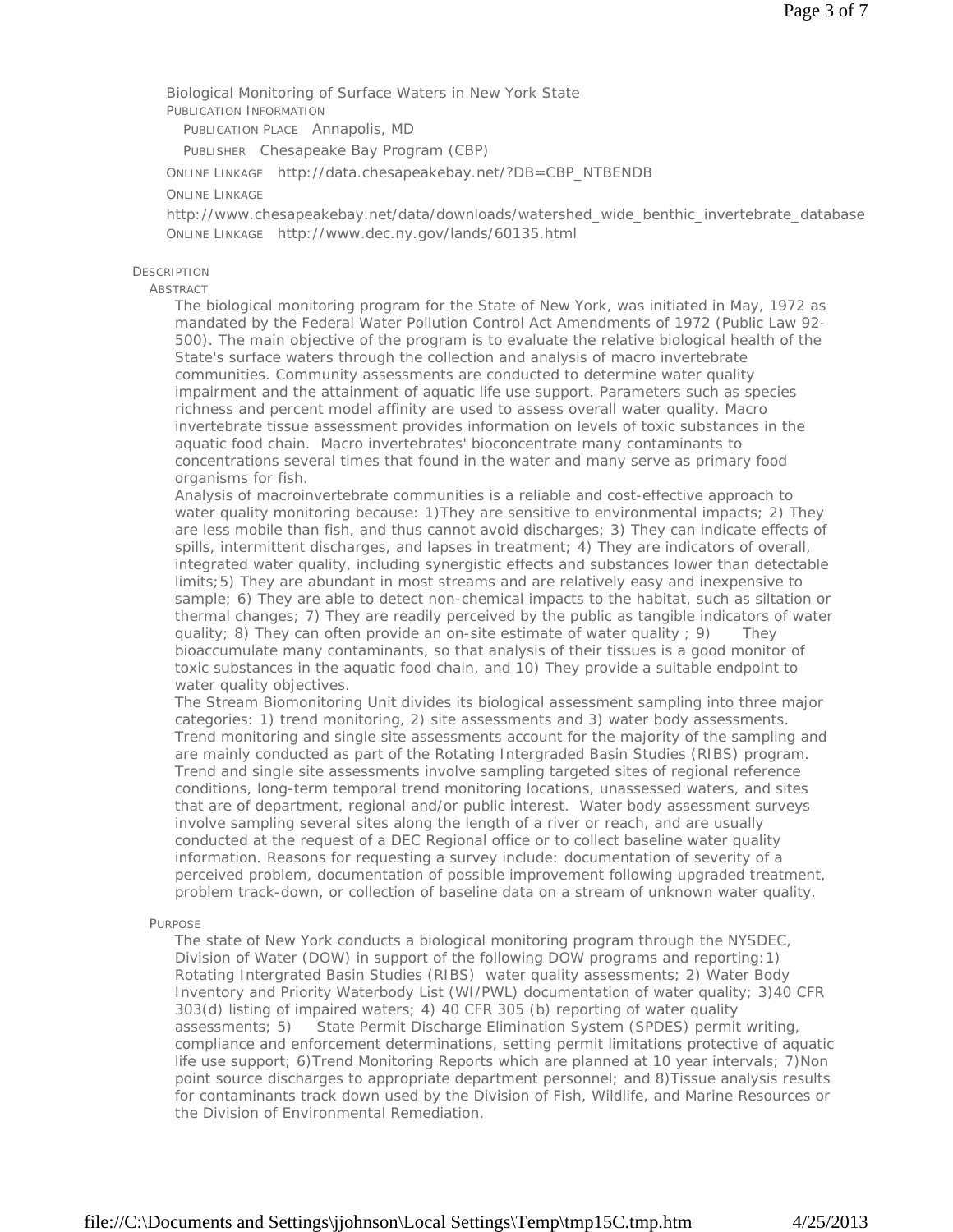TIME PERIOD OF CONTENT TIME PERIOD INFORMATION SINGLE DATE/TIME CALENDAR DATE 20020729-Present CURRENTNESS REFERENCE STATUS PROGRESS In work MAINTENANCE AND UPDATE FREQUENCY Annually SPATIAL DOMAIN BOUNDING COORDINATES WEST BOUNDING COORDINATE -77.7403 EAST BOUNDING COORDINATE -74.7537 NORTH BOUNDING COORDINATE 42.8841 SOUTH BOUNDING COORDINATE 42.0016 KEYWORDS **THEME** THEME KEYWORD THESAURUS None THEME KEYWORD WADEABLE STREAMS THEME KEYWORD Habitat THEME KEYWORD Watersheds THEME KEYWORD Streams THEME KEYWORD BENTHOS THEME KEYWORD WATER QUALITY THEME THEME KEYWORD THESAURUS ISO 19115 Topic Category THEME KEYWORD biota THEME KEYWORD environment THEME THEME KEYWORD THESAURUS EPA GIS Keyword Thesaurus THEME KEYWORD Biology THEME KEYWORD Ecology THEME KEYWORD Ecosystem THEME KEYWORD Environment THEME KEYWORD Indicator THEME KEYWORD Marine THEME KEYWORD Monitoring THEME KEYWORD Quality THEME KEYWORD Surface Water THEME KEYWORD Water THEME THEME KEYWORD THESAURUS User THEME KEYWORD Benthos THEME KEYWORD Macro Invertebrates THEME KEYWORD Water Quality Ground condition

PLACE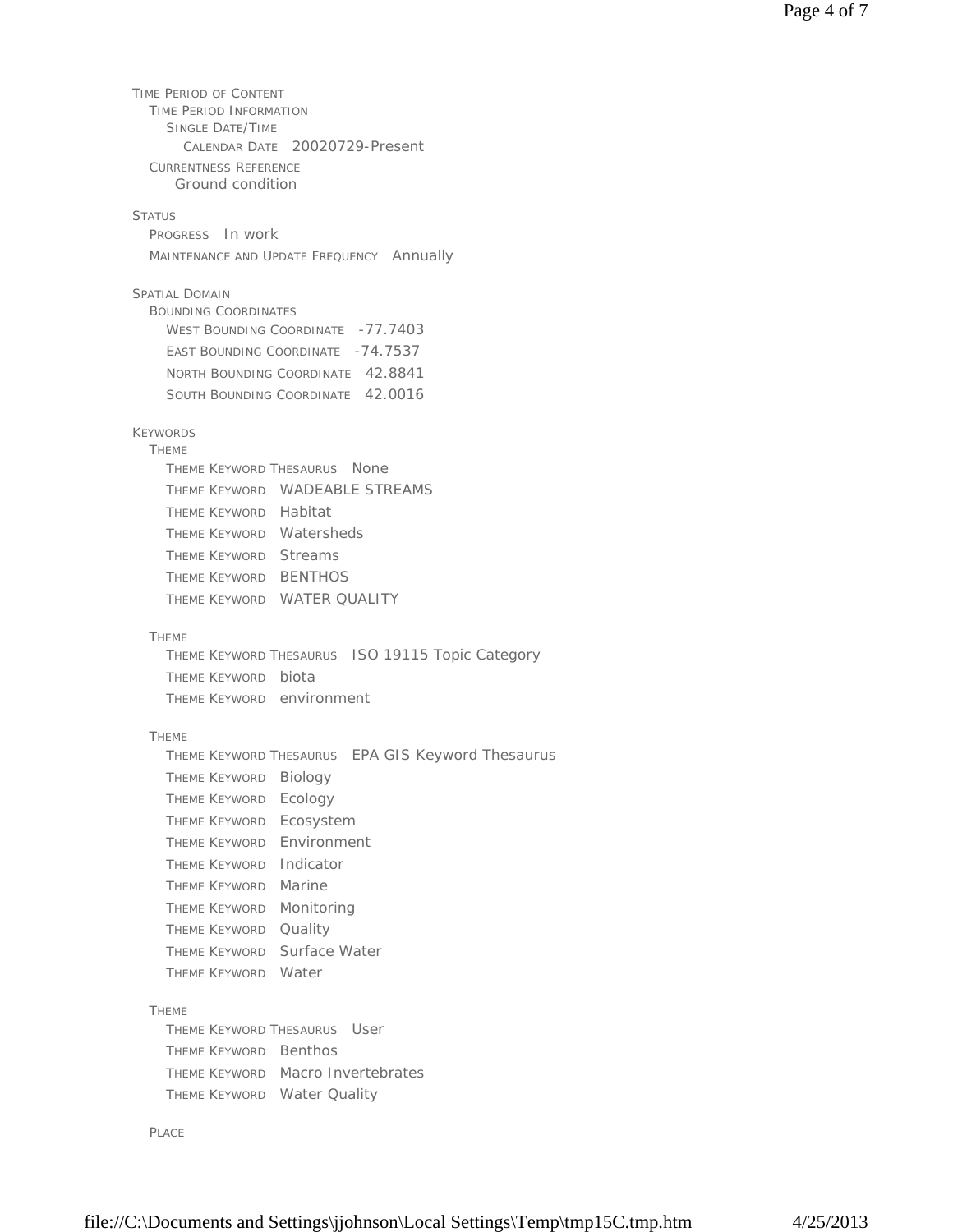PLACE KEYWORD THESAURUS None PLACE KEYWORD New York

ACCESS CONSTRAINTS None

USE CONSTRAINTS Use at your own risk

POINT OF CONTACT

CONTACT INFORMATION CONTACT PERSON PRIMARY CONTACT PERSON Alexander J. Smith CONTACT ORGANIZATION New York State Department of Environmental Conservation CONTACT POSITION NYS DEC Stream Biomonitoring Unit CONTACT ADDRESS ADDRESS TYPE mailing and physical address ADDRESS 425 Jordan Road CITY Troy STATE OR PROVINCE New York POSTAL CODE 12180

CONTACT VOICE TELEPHONE (518) 285-5627 CONTACT FACSIMILE TELEPHONE (518) 285-5601 fax CONTACT ELECTRONIC MAIL ADDRESS ajsmith@gw.dec.state.ny.us CONTACT INSTRUCTIONS Not Available

SECURITY INFORMATION SECURITY CLASSIFICATION SYSTEM FIPS Pub 199 SECURITY CLASSIFICATION No Confidentiality SECURITY HANDLING DESCRIPTION Standard Technical Controls

*Hide Identification ▲*

# **Data Quality ►**

LOGICAL CONSISTENCY REPORT Not applicable-Data voluntarily reported

COMPLETENESS REPORT Unknown

```
POSITIONAL ACCURACY
```
HORIZONTAL POSITIONAL ACCURACY

HORIZONTAL POSITIONAL ACCURACY REPORT

Data were collected using methods that are accurate to within 26-100 meters (EPA National Geospatial Data Policy [NGDP] Accuracy Tier 4). For more information, please see EPA's NGDP at http://epa.gov/geospatial/policies.html

LINEAGE

PROCESS STEP PROCESS DESCRIPTION Metadata imported.

PROCESS DATE 2010-03-30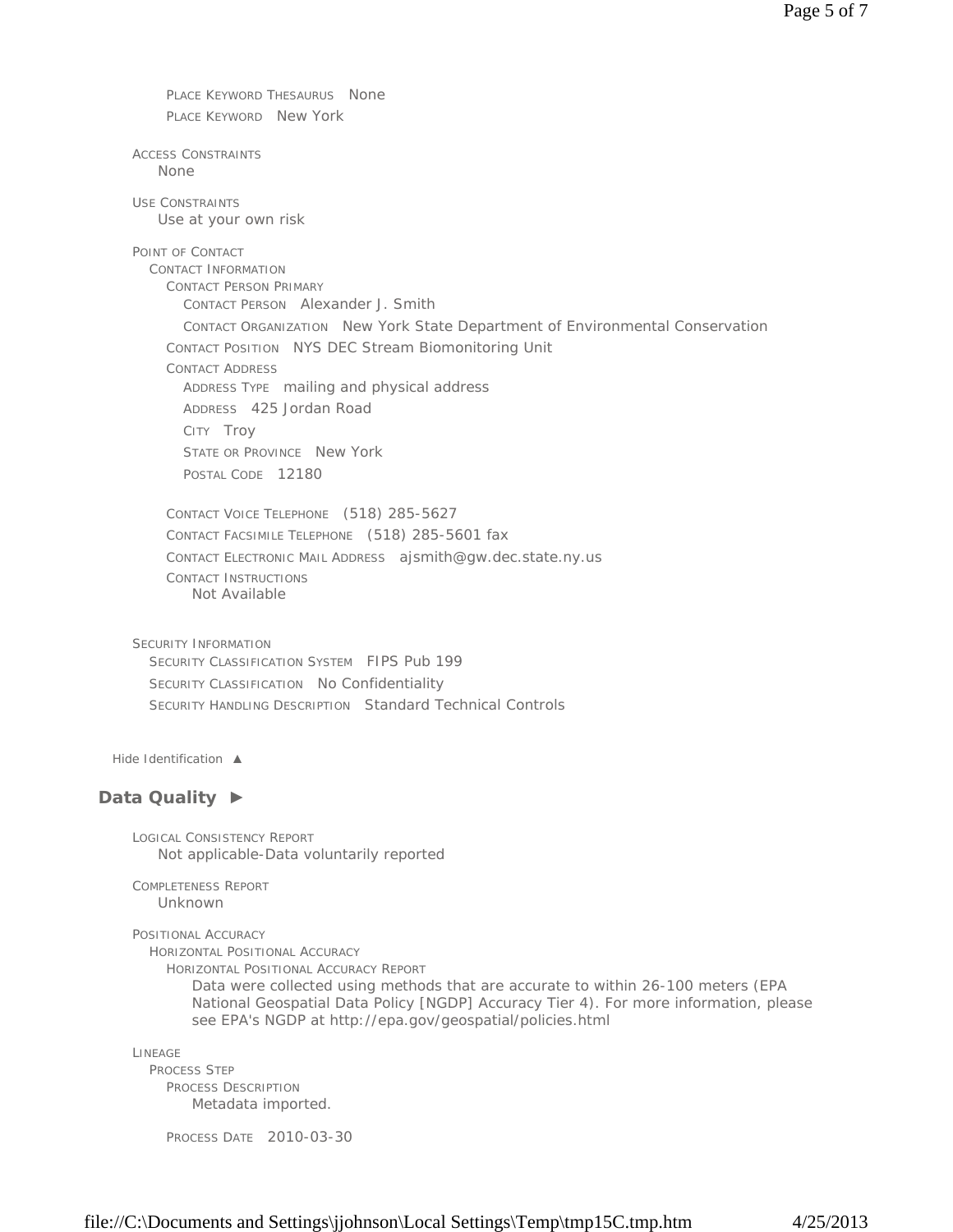PROCESS STEP PROCESS DESCRIPTION Data was loaded into the CBPO Non-Tidal Benthic Data base.

PROCESS DATE 2020-03-30

*Hide Data Quality ▲*

## **Spatial Reference ►**

HORIZONTAL COORDINATE SYSTEM DEFINITION GEOGRAPHIC LATITUDE RESOLUTION 0.000001 LONGITUDE RESOLUTION 0.000001 GEOGRAPHIC COORDINATE UNITS Decimal degrees

GEODETIC MODEL

HORIZONTAL DATUM NAME North American Datum of 1983 ELLIPSOID NAME Geodetic Reference System 1980 SEMI-MAJOR AXIS 6378137.000000 DENOMINATOR OF FLATTENING RATIO 298.257222

*Hide Spatial Reference ▲*

# **Distribution Information ►**

**DISTRIBUTOR** 

CONTACT INFORMATION CONTACT PERSON PRIMARY CONTACT PERSON Alexander J. Smith CONTACT ORGANIZATION NYS DEC Stream Biomonitoring Unit CONTACT POSITION Research Scientist II CONTACT ADDRESS ADDRESS TYPE mailing and physical address ADDRESS 425 Jordan Road CITY Troy STATE OR PROVINCE New York POSTAL CODE 12180

CONTACT VOICE TELEPHONE (518) 285-5627 CONTACT FACSIMILE TELEPHONE (518) 285-5601 CONTACT ELECTRONIC MAIL ADDRESS ajsmith@gw.dec.state.ny.us CONTACT INSTRUCTIONS unavailavle

RESOURCE DESCRIPTION Downloadable Data

DISTRIBUTION LIABILITY

I, the data requestor, agree to acknowledge the Chesapeake Bay Program and any other agencies and institutions as specified by the Chesapeake Bay Program Office as data providers. I agree to credit the data originators in any publications, reports or presentations generated from this data. I also accept that, although these data have been processed successfully on a computer system at the Chesapeake Bay Program, no warranty expressed or implied is made regarding the accuracy or utility of the data on any other system or for